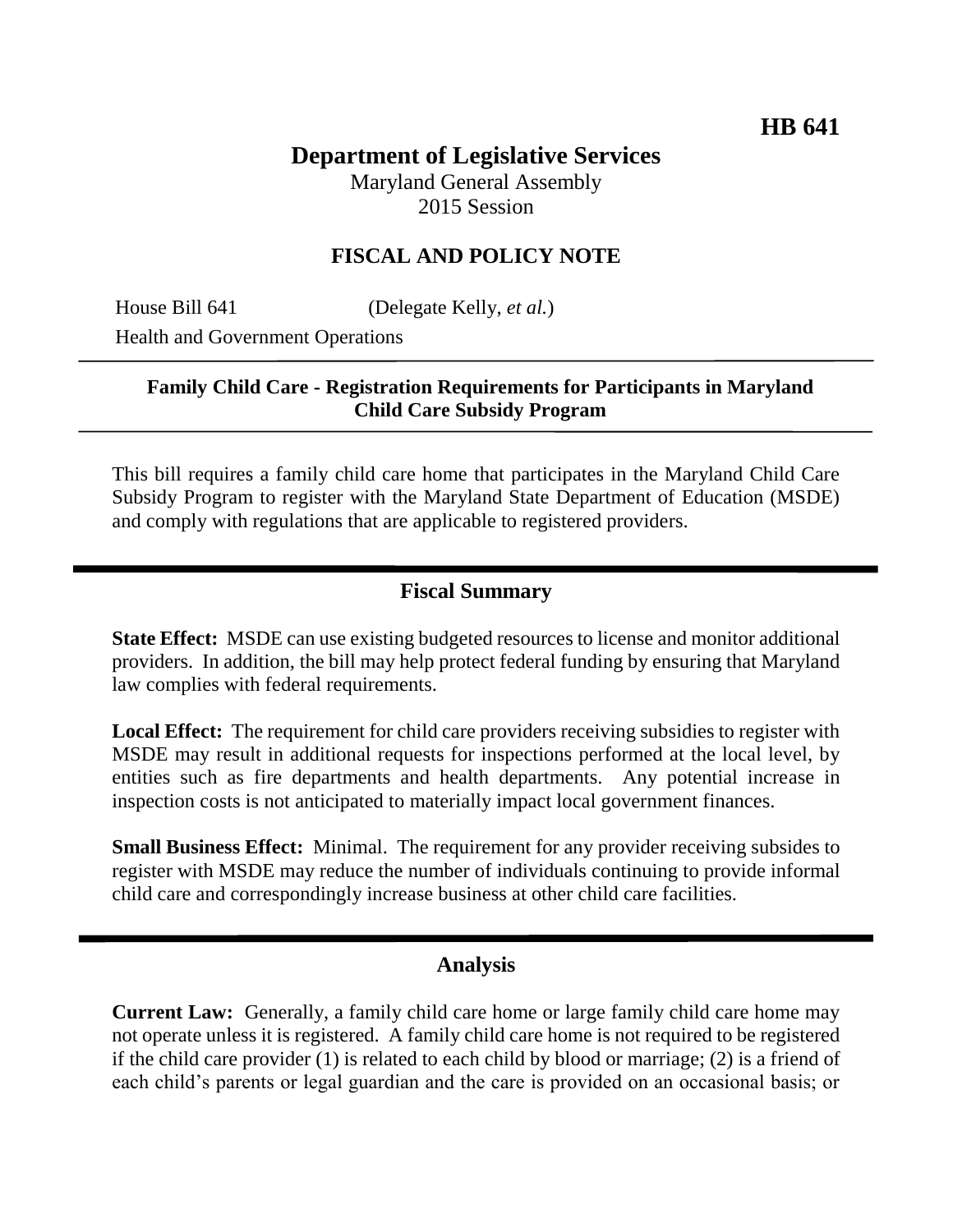(3) has received the care of the child from a child placement agency licensed by the Department of Human Resources or by a local department of social services.

MSDE must adopt regulations relating to the registration of family child care homes. The regulations must establish minimum standards of environmental health and safety, including provisions for adequate and safe physical surroundings, the physical and mental health of child care providers, and the investigation of any criminal record of a child care provider. In addition to other provisions, regulations adopted by MSDE also include provisions relating to announced and unannounced inspections, mandatory cardio pulmonary resuscitation (CPR) and first aid training, and emergency preparedness plans.

**Background:** The Maryland Child Care Subsidy Program provides subsidies for recipients of Temporary Cash Assistance with children and low-income families who meet eligibility requirements. In fiscal 2014, more than 10,000 families received a subsidy, which is provided in the form of a voucher that can be used to purchase care from a child care provider. While child care subsidies may be used to purchase care from licensed (or registered) child care providers, the child care subsidy program also allows for vouchers to be used when care is provided on an informal basis by (1) a relative in the relative's home or in the child's home; (2) a nonrelative in the child's home; or (3) a nonrelative in the nonrelative's home for less than 20 hours per month. Informal child care providers are not required to be licensed under State law. According to MSDE, as of October 2014 (the most recent data available), there are 704 nonlicensed providers currently active and receiving subsidy payments.

The 2014 reauthorization of the Child Care and Development Block Grant Act, which provides federal funding for the child care subsidy program, includes requirements for states to develop and implement various monitoring, safety, and training requirements for child care providers receiving subsidies. MSDE advises that the federal law still allows states to exempt relatives who receive subsidies from the new requirements, but nonrelatives providing informal care will be required to comply with the new requirements. Licensed providers who receive subsidies are already subject to such requirements under existing State law relating to requirements for registered child care providers. However, MSDE indicates that the bill may help protect federal funding by ensuring that the State is in compliance with the federal law as it pertains to nonrelatives who provide informal care and receive subsidies, but are not required to be licensed under current State law.

## **Additional Information**

**Prior Introductions:** None.

HB 641/ Page 2